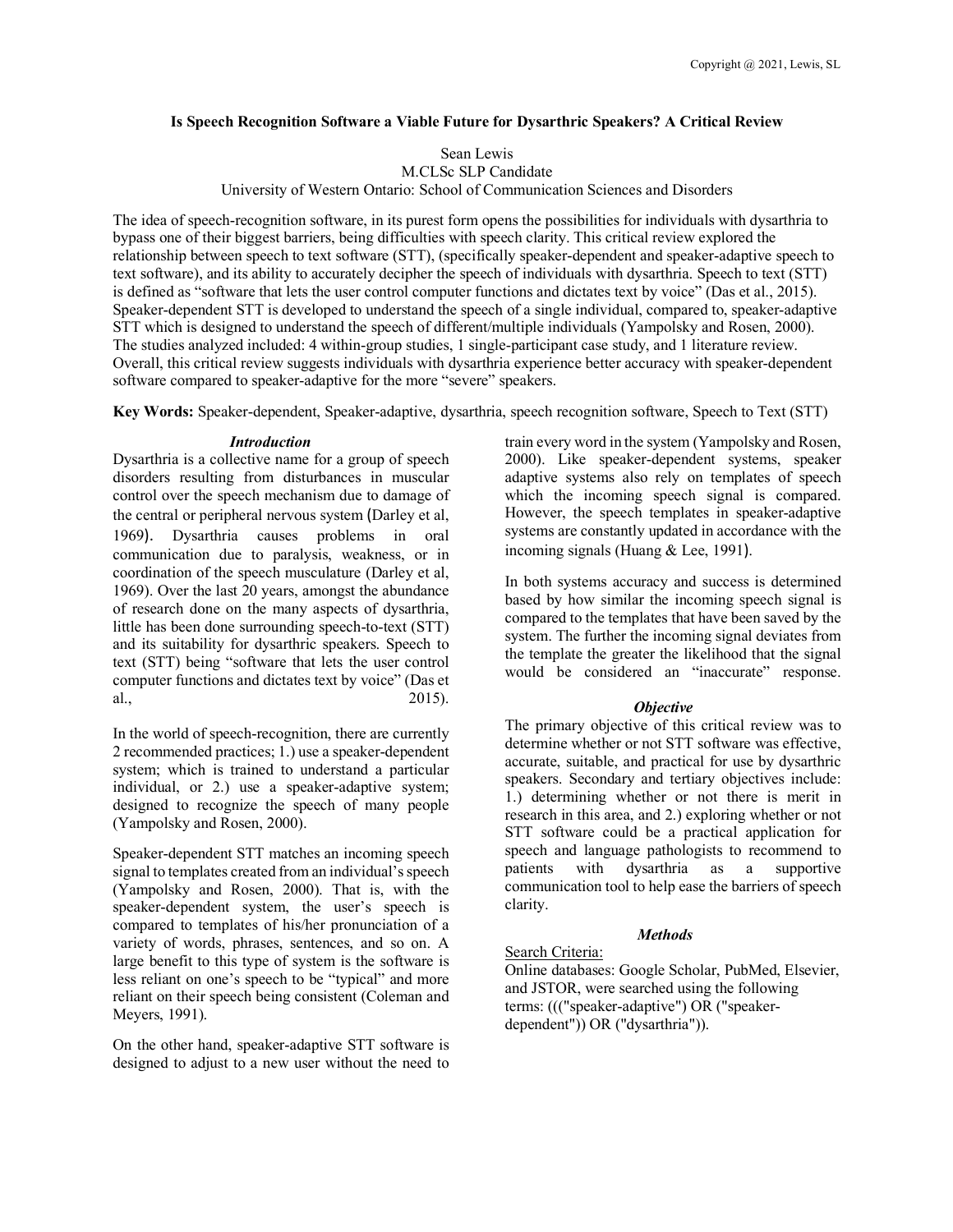### Selection Criteria:

Studies were included into the critical review if they discussed and compared the effectiveness and accuracy of both speaker-dependent and speaker adaptive STT software in patients dysarthria. Patients in each of the studies had to have been identified as having dysarthria as diagnosed or laid out by a health care professional (i.e., doctor, or speech-language pathologist).

# Data Collection:

Results of the literature review yielded 6 articles: four were level 2a research evidence studies; all of which were within-group experimental studies. One single case-study control (level 2b evidence), and one literature review (level 4 evidence).

#### *Results*

#### *Within-Subjects Design:*

*Raghavendra, Rosengren and Hunnicutt (2001)*  wanted to test the feasibility of speaker-adaptive and speaker-dependent STT software as an input method for speakers with varying levels of dysarthria. This study followed a within-group design and contained 4 participants with dysarthria and one normal speaker (to act as a control). One participant had "mild" dysarthria, one had "moderate" dysarthria, and two had "severe" dysarthria. Participants were recruited by contacting local speech-language pathologists and asking for possible referrals. Prior to testing, all participants were administered the Swedish Dysarthria Test by a registered speech-language pathologist to get their baseline severity levels. Dependent variables in this study included: accuracy (% words correct) with independent variables being vocabulary size (how many words the system could remember) and severity level.

Overall, the study's results support the idea that participants with higher-levels of dysarthria (those who are more "severe") generally show more success with the speaker-dependent software. Using the speaker adaptive STT software, the "severe" participants had an accuracy rate of 38% and 26% respectively, whereas when they used the speakerdependent systems, they achieved 70% and 28%. Alongside these results, the study also showed an increase in accuracy rates with decreased vocabulary size programmed into the STT software. That is, if the number of templates that the software needs to learn and compare the incoming speech signal is reduced, the software will be more likely to produce correct and accurate responses. When using the speakerdependent STT software and a reduced vocabulary size (less words for the system to keep "templates" of), the participant with severe dysarthria who's accuracy score was 28% jumped to 62%. For the control, "mild" and "moderate" conditions, the speaker-adaptive system performed better on average however, the difference is rather small.

This study like many others has a clearly laid out purpose and methods sections; allowing for future replications to confirm the validity of the results. Disadvantages to this study include having a reduced sample size, reducing the overall reliability, and the possible presence of participant "fatigue". That is, over the different trials the participant's clarity may have decreased over time due to the extra work to produce speech as a consequence of their dysarthria and as a result the system's accuracy may have shown a decrease as well. With the most relevant issue of the study being the reduced participant pool, the conclusive evidence is deemed to be "suggestive" in nature.

The researchers propose that next steps include evaluating accuracy levels of STT upon adjusting for specific phonemic transcriptions in the software's lexicon made by speech variability. For example, participants who may repeat a syllable in a word, have a reduced rate of speech, or have some sort of hesitation in their speech could affect the system's accuracy of the user's message.

*Rudzicz, (2007)* evaluated the strengths of each type of STT software across dysarthric speakers. The author compared the accuracy (% of words correct) of speaker-dependent STT and speaker-adaptive STT software with individuals with ranging severity levels of dysarthria. The study was a within-group design which used speech from 11 dysarthric speakers (4 participants with "severe", 4 participants with "moderate", and 3 participants with "mild" as well as one control speaker with "normal" speech. Participant's speech was all taken from an online speech database called "Nemours". Participants' severity levels were determined prior to the study, by running their speech through a recognition software designed to process "standardized" transcripts. The Nemours data base contained complete and correct annotations alongside the participant speech samples which would be used cross reference the baseline system's accuracy.

Overall, the study provides evidence for speakerdependent STT being more successful and beneficial for the "severe" dysarthric speakers compared to speaker-adaptive. It is important to note that the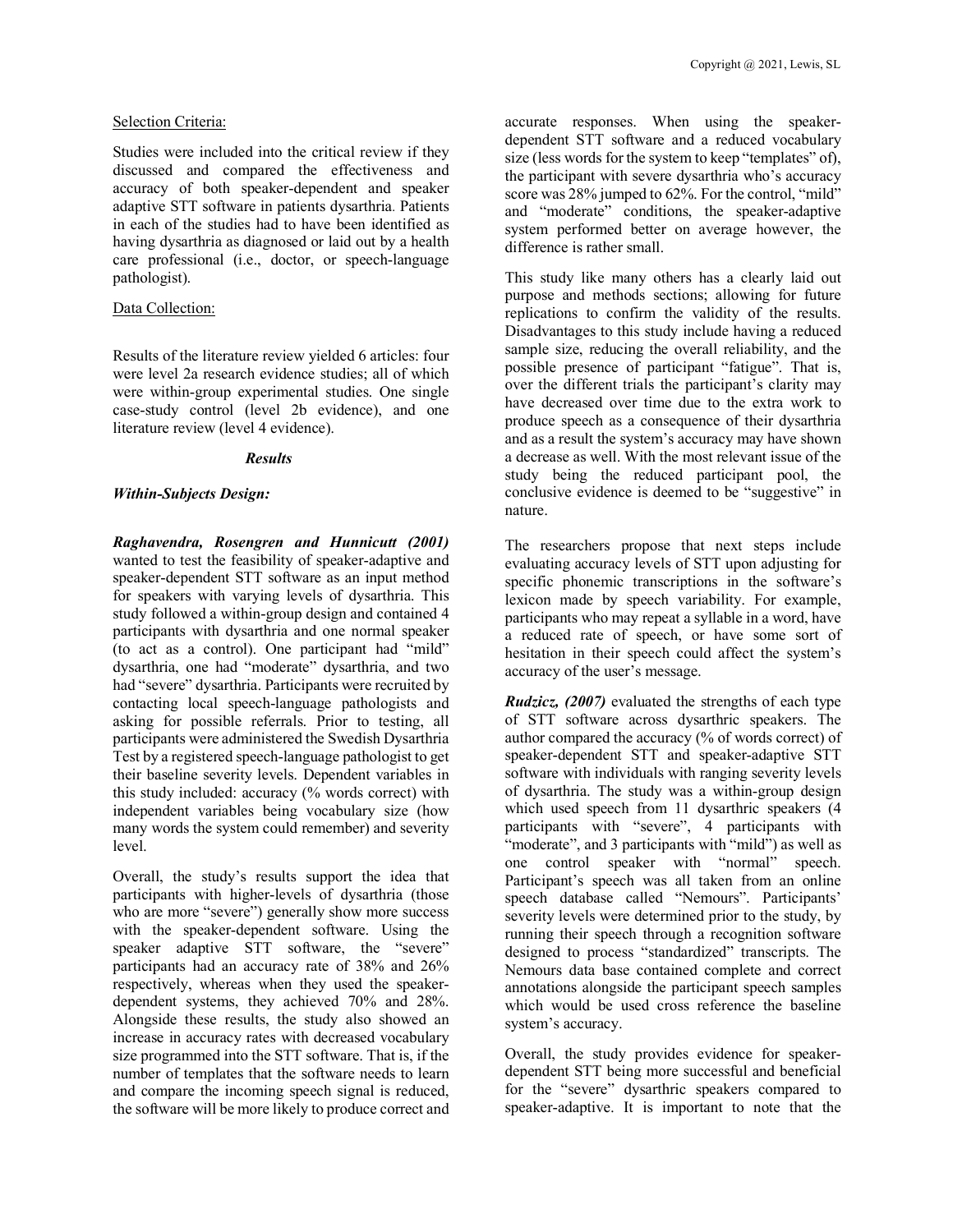difference in accuracy rates for the speaker-dependent was only marginally higher for the "severe" condition compared to that of the speaker-adaptive software. This is interesting when compared to Raghavendra et al., (2001) who found a more pronounced difference between the speaker-dependent and the speakeradaptive software's accuracy rates for the "severe" condition. However, in conjunction with Raghavendra et al., (2001) the speaker-adaptive software provided higher word accuracy rates for the "mild" and "moderate" dysarthric speakers, and the control speaker. The authors propose that moving forward, future steps are to look at the effectiveness of these speech recognition models across manipulations of consonant variations (i.e., phonemic substitutions and deletions). By this, the researchers propose that the researchers manually go into the software and make some changes so that when those phonemic errors occur it is able to "adjust" accordingly.

Structurally, the purpose of the study and the methods section have been clearly defined for the reader; the benefit being the study would be easy to replicate and validate in the future. However, there is one large disadvantage to the study which would be the rather small sample size which greatly hinders the reliability of the results. This study may have benefitted from using additional speech from other participants on the "Nemours" speech database or using participant's speech samples from other speech samples containing individuals with dysarthric speech. If there were more participants included in the study, then the conclusive evidence could be seen at a rating of "strong", but as of right now it is to be evaluated at "suggestive".

*Sharma and Hasegawa-Johnson (2010)* investigated the effect of modifying speaker-dependent and speaker-adaptive STT software to produce more accurate responses in individuals with spastic dysarthria. Specifically speaking, their definition of "modification" involved small changes regarding how the system software compared the incoming signal to its templates for speech. The variables evaluated were accuracy (% words correct) compared across the different software modifications. This study followed a within-group study design and evaluated the speech of 7 participants who had dysarthria. Participant's speech was taken from an online speech database called the "UA-Speech Database". Baseline severity levels were taken from averaged from the scores of a series of "unfamiliar" listeners. All participant's speech samples were evaluated to have spastic dysarthria as indicated by an informal evaluation conducted by a speech-language pathologist.

Interestingly, the results provide evidence that speaker-dependent STT software worked better before any specific modifications were made. Specifically, the original version of the speaker-dependent software had a percent word correct score of 52%, compared to the "modified" version of the speaker dependent software which had a percent word correct of 47%. Secondly, the results showed that overall, speakeradaptive software had higher percent words correct across all severity levels (being on average 6-10% more accurate) when previous studies have indicated otherwise.

Similar to the above-mentioned articles, this study has been quite clear with its methodology in order for future researchers to easily replicate the study and provide increased validity to the results. On the contrary, since this study was pulling their participant data from an online database, they could have had an increase in the number of participants used in the study (and if not, they could have pulled from other online databases). The issue here being a decrease in the study's overall reliability of their results due to a drastic decrease in their participant pool. It is for this reason that this article's conclusive evidence be rated no higher than "suggestive".

*Christensen et al., (2012)* investigated the effect of using language strategies (i.e., the level of explicit teaching you program into the speech-recognition software) with speaker dependent and speaker adaptive systems in order to improve the accuracy in response of dysarthric speakers. The study followed a within-group design and contained 15 participants with dysarthria (4 male and 11 female) all of whom had varying levels of dysarthria severities (and intelligibility scores). Participants were selected from the UA-Speech Database. Identification of impairment was not specifically outlined in the paper. Baseline severity levels were taken from the average scoring of "unfamiliar" listeners. The variables evaluated are "accuracy" (% words correct) across level of explicit program instruction and type of software (speakerdependent vs. speaker-adaptive).

Across both speaker-dependent and speaker-adaptive STT, the study provides evidence for increased accuracy rates associated with an increase in explicit teaching done to the program. Between speakerdependent and speaker-adaptive STT software, it appears that the speaker-adaptive software had higher accuracy rates on average for all severity levels following explicit instruction. Depending on the client, speaker-adaptive software was about 2-10% higher with their word accuracy rates. Interestingly, the data presented by this article show the speakerdependent software having higher accuracy rates for select participants in the "mild" and "moderate"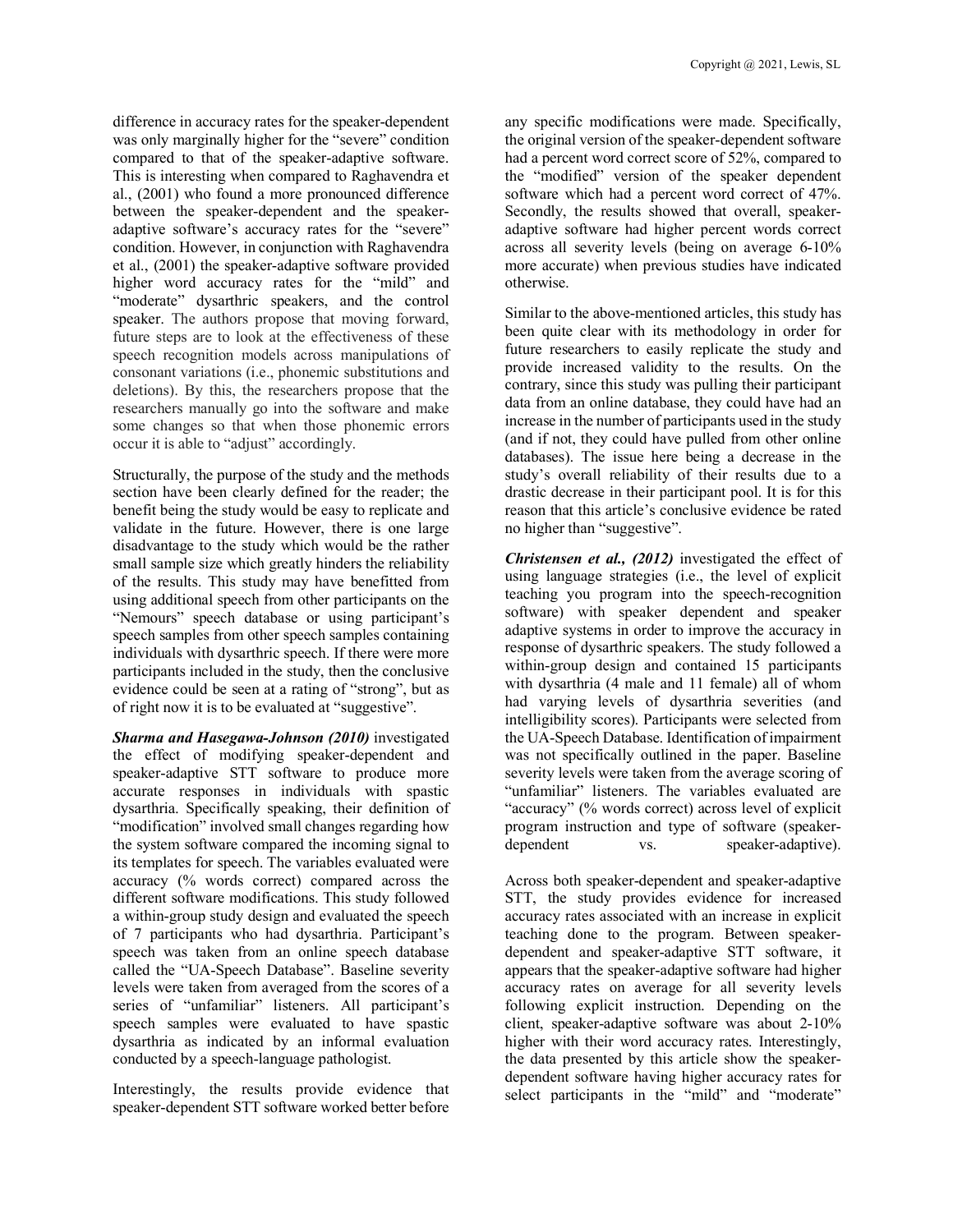severity levels after explicit instruction. This is directly contrary to the articles by Raghavendra et al. (2001) and Rudzicz (2007) who found speakeradaptive software to be more effective with the "mild" and "moderate" severity levels and vice versa for the "severe" dysarthrics.

The validity of the article's results is quite "strong" with a very clear and well-defined methodology section, however there are some concerns with the reliability of the results. Firstly, there remains the common issue of a reduced sense of reliability in response to the reduced participant size. However, with that being said, it is nice to see the authors include as many participants as they did (i.e., more than double the number of participants in the Sharma and Hasegawa-Johnson (2010)). Secondly, a concern that has been brought forward by the authors of the article mention of certain "practice" effects as a result of certain programs in the study getting more usage than others. The issue here is with an unfair increase in usage will inevitably come an increase in that particular system's accuracy ratings. With all that being said, the conclusive evidence of this article still come as "suggestive".

### *Case Study design:*

*Bonilla-Enriquez and Caballero-Morales (2012)* investigated the effectiveness of speaker-dependent and speaker-adaptive STT software in producing accurate responses in Mexican-Spanish dysarthric speakers. The authors decided to conduct a singleparticipant case study design, with a 64-year-old male with mild-moderate dysarthria. The dependent variable in this study was the percent accuracy of words correct, compared against the different types of speech recognition software (i.e., speaker dependent vs. speaker-adaptive).

The results of this study indicate that the speakeradaptive STT software was able to demonstrate higher accuracy rates than the speaker-dependent software. The speaker-adaptive software was able to reach accuracy rates upwards of 96-98%, whereas the speaker-dependent software was only reaching accuracy rates of about 75%. These findings follow the trend of Raghavendra et al. (2001), and Rudzicz (2007) which demonstrate higher accuracy rates for speaker-adaptive software for those with "mild" to "moderate" dysarthria. However, interestingly, the vocabulary or "templates" used in this study were made sure to contain all the different sounds in the language across a variety of environments. With this being accounted for, the accuracy rates of the speech

recognition software increased, albeit speakeradaptive software being more successful. The authors propose that future research investigate ways to mitigate the phonemic and articulation errors in speech and their effect on speech-recognition software.

A natural disadvantage to this type of study design is the rather small sample sizes. This will no doubt reduce the reliability of the results, but it is for this reason that further studies (both replication and novel) need to be conducted to boost the reliability of the research findings in this article. Like the other articles in this critical review, the results of this article are to be seen as "suggestive".

# *Literature Review:*

*Young and Mihailidis (2010)* conducted a literature review surrounding the effects of dysarthria on the performance of speech recognition software specifically in the geriatric population. A total of 23 papers were reviewed: with eleven discussing dysarthria and STT, three discussing older adults and STT, and three describing the link between speechrecognition software and its user's perspectives. Finally, six articles reviewed speech recognition software and its functionality across communication disorders or disabilities. The literature review evaluated variables / commonalities between the different articles including: "levels of intelligibility", "human speech perception vs. speech recognition", "perceptual ratings vs. speech consistency", "speech variability", "fatigue", "voice misuse/abuse", "personal factors", "system and user voice training" and "system usability". It is important to note here that this literature did not look specifically for "speakerdependent vs. speaker-adaptive" but more on a general basis. However, this literature review does bring to light important information in regards to the secondary and tertiary objectives of this paper.

In line with the indications made by the previously discussed articles, the biggest factors that influenced speech recognition performance with individuals with dysarthria were the participant's level of fatigue, their type of system (speaker-dependent vs. speakeradaptive), and amount of user and system training (both "amount of time used" and "amount of explicit teaching performed"). This literature review makes a similar claim to that of Raghavendra et al. (2001) which urges further literature to pursue ways to reduce the effect of speech variability in dysarthric speakers on the accuracy rates of speech recognition software.

Interestingly, this literature mentions that a clinician should be cautious not to provide certain speech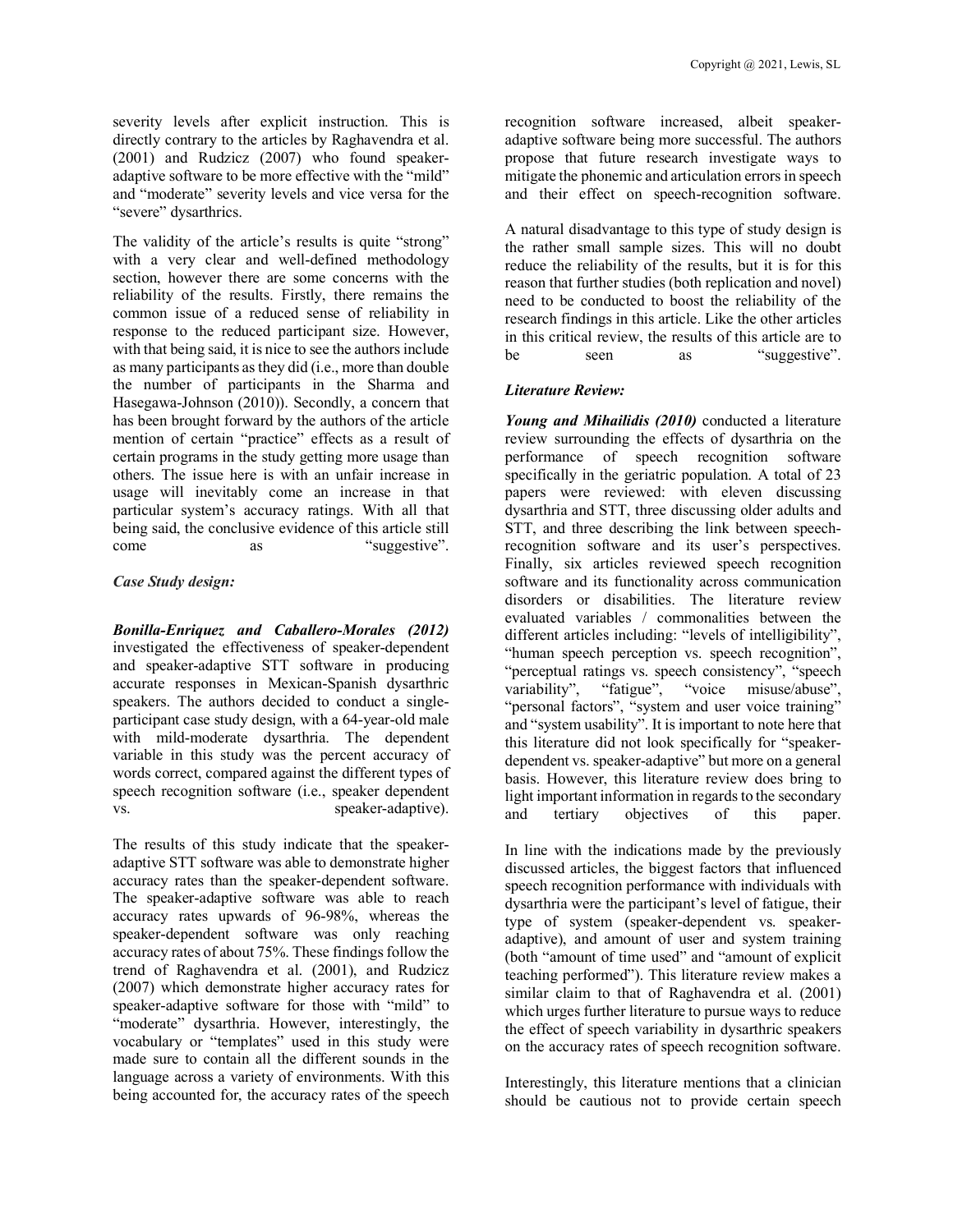recognition software based on a client's speech consistency, but to rather allow them to trial the software themselves. This has been indicated to increase the user's comfortability and compliance with the software and speech-recognition software as prescribed supportive communication tool.

One final note surrounding the evidence and results brought forward by this literature review. It was quite apparent that many of the articles discussed in this literature review were providing contrary results to each other. This is not to dig into the validity of these results, but to present the argument that even in the twenty-three articles that were reviewed, there still remains large gaps in the current literature. More research is needed in order to smooth out the apparent reliability issue that presents itself in many of these articles that research this topic.

### *Discussion*

According to literature discussed in this critical review, the general consensus (as echoed in Raghavendra et al. (2001), Rudzicz (2007), Bonilla-Enriquez and Caballero-Morales (2012), and Young and Mihailidis (2010)) is speaker dependent STT systems may be more beneficial for those with a higher severity level of dysarthria (and or a lower intelligibility speech rating). Indicated through the articles by Raghavendra et al. (2001), the best available option for severely dysarthric speakers may be a speaker dependent system with a modified vocabulary. Research indicated that both speakerdependent and speaker-adaptive STT software show beneficial success rates for the "mild" and "moderate" levels of severity, however in general there is a clearly defined better performance by the speaker-adaptive speech recognition systems.

Overall, there is a significant lack of research available investigating the efficacy of STT software with dysarthric speech. This sentiment is echoed by all the research articles evaluated in this paper. With that being said, the current literature does suggest possible benefits for dysarthric speakers resulting from the use of speech recognition software. It is clear that further research needs to be conducted in this area to understand how STT speech recognition software can be better leveraged for individuals with dysarthria. It is in response to the lack of available research that provides merit in further increasing the currently available research pool.

Moving forward, it seems that the next steps are to look at the different ways in which the impact of phonemic, articulation, and speech errors can be mitigated in speech recognition software. Specifically,

is there an increase in type of error with an increase in severity levels? and if so, how can this be accounted for in speech recognition software moving forward?

# *Clinical Applications*

There is promise to the practical application of STT software for speech- language pathologists working with patients with dysarthric speech, however further research is certainly warranted. However, there is one major issue stopping clinicians from freely administering speech recognition software for individuals with dysarthria. Primarily, the biggest hurdle of this research domain, is the clear lack of reliability obtained in the results of these papers. Of all the studies evaluated as part of this critical review, the highest participant pool noted consisted of 15 individuals. It would be wise to encourage collaboration between researchers, clinicians, organizations, and communities to allow for bigger access to possible participants.

Under a critical review the overall level of evidence of these studies is to be considered "suggestive" at best. In order to make clinical recommendations as a registered speech-language pathologist, it would be in the profession's best interest to wait for more research to become available and shine a more reliable light on this topic.

# *References*

- Bonilla-Enriquez, G., & Caballero-Morales, S., (2012). Communication Interface for Mexican Spanish Dysarthric Speakers.. Acta Universitaria, 22( ),98-105.[fecha de Consulta 6 de Marzo de 2021]. ISSN: 0188-6266. Disponible en: https://www.redalyc. org/articulo.oa?id=416/41623190014
- Christensen, H., Cunningham, S., Fox, C., Green, P., & Hain, T. (2012). A comparative study of adaptive, automatic recognition of disordered speech. In *Thirteenth Annual Conference of the International Speech Communication Association*.
- Coleman, C., Meyers, L.S., (1991). Computer Recognition of the Speech of Adults with Cerebral Palsy and Dysarthria. *Augmentative and Alternative Communication.* 7; 34-42.
- Das, P., Achajee, K., Das, P., Prasad, V. (2015). Voice recognition system: Speech-to-